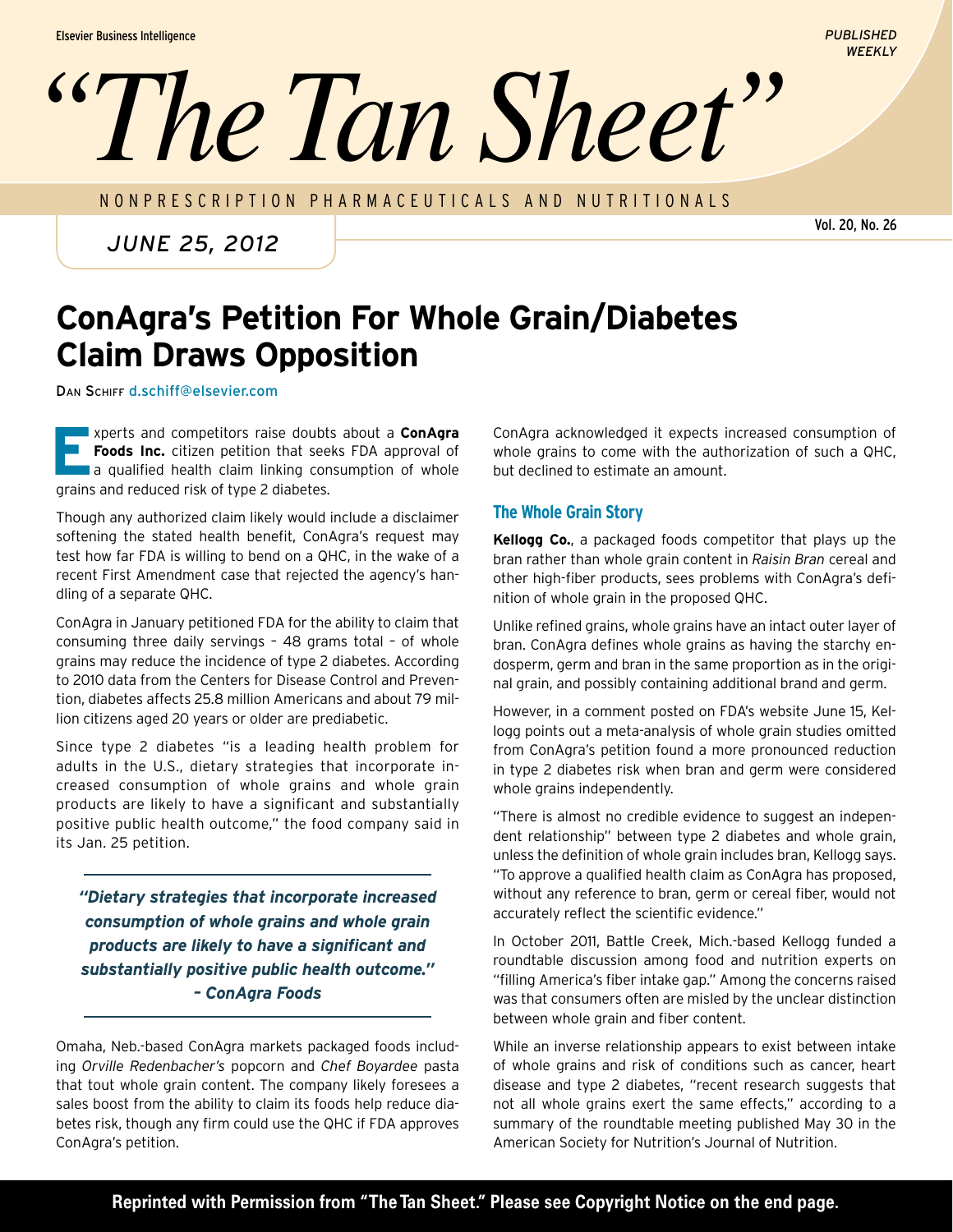#### **Definition, Maybe**

**General Mills Inc.** backs the authorization of a QHC for whole grain and reduced risk of type 2 diabetes, but unlike both ConAgra and Kellogg, opposes a definition of whole grain that would allow additional or separate brand and/or germ.

"Without a specified level of whole grain, the addition of bran or germ in a product could cause the amount of whole grain to vary and for a product to be mostly added bran or germ," General Mills says in a May 11 comment.

"This approach will not guarantee a consistent or dietarily significant whole grain contribution," adds the Minneapolis firm, which has a marketing campaign highlighting the whole grain content and benefits of breakfast cereals such as *Cinnamon Toast Crunch*, *Lucky Charms* and *Wheaties*.

FDA's February 2006 draft guidance on whole grain label statements does not include additional bran or germ in its definition of whole grain.

Other stakeholders wholly support ConAgra's petition. The North American Millers' Association says an authorized QHC would help align packaged food labeling with public health messages, such as the Department of Agriculture's 2010 dietary guidelines recommendation that whole grains make up at least half of all grain consumption.

The comment period for ConAgra's petition closed May 11, and FDA has until Oct. 23 to notify the company of its decision.

#### **A Question Of Fiber Content**

Hope Warshaw, a diabetes expert who consults with food and nutritional companies through Hope Warshaw Associates, says many claims about whole grains may be misleading, since fiber content is more meaningful from a health perspective.

"I've actually evolved to using the expression 'fiber-filled whole grains' as a way to differentiate," said Warshaw, who participated in Kellogg's fiber roundtable.

"If we're going to promote whole grains, then it should be whole grains that are a good or excellent source – as defined by FDA – of dietary fiber. But that's hard to do when you're writing for a consumer," she added.

FDA already allows health claims for soluble fiber from certain foods and reduced risk of cancer and coronary heart disease.

In 2009, General Mills ran afoul of the approved claim for soluble fiber and heart disease reduction with cholesterol-lowering claims for *Cheerios* whole grain oat cereal, eliciting a warning letter from FDA (*"FDA Cheerios Warning Signals Tougher Stance On Health Claims Enforcement" — "The Tan Sheet," May 18, 2009*).

General Mills' comment on ConAgra's petition notes that fiber is one healthy component of whole grain, though "when the effect of fiber is controlled for, the benefit of whole grain on reducing risk for chronic disease still remains significant."

The Center for Science in the Public Interest's Bonnie Liebman points out the proliferation of foods trumpeting whole grains typically tells consumers little about a product's percentage of whole grain content.

*"If we're going to promote whole grains, then it should be whole grains that are a good or excellent source – as defined by FDA – of dietary fiber. But that's hard to do when you're writing for a consumer." – Consultant Hope Warshaw*

By requesting a QHC based on an absolute amount of whole grain consumption rather than a percentage, ConAgra may not actually move the ball forward on replacing typically low-fiber refined grains in consumer diets, said Liebman, CSPI's nutrition director.

#### **Waiting On A Disclaimer**

CSPI prefers marketers stick to using full health claims, backed by significant scientific agreement, and generally opposes QHCs, arguing that disclaimers and ambiguous language mislead consumers (*"Trade Groups Defend Qualified Health Claims Following Critical GAO Report" — "The Tan Sheet," Oct. 20, 2008*).

The agency has come under fire from industry attorneys in recent years for authorizing overly restrictive and essentially unusable QHCs that highlight FDA's doubt regarding the evidence for a claimed health benefit.

After a federal court in February ordered the agency to reformulate a green tea/cancer QHC that sponsor **Fleminger Inc.** said violated its First Amendment right to make truthful statements about green tea research, some industry observers suggested a door could be opening for a more liberal QHC regime (*"Nutrition Market Shifting From Supplements To Whole Foods – Experts" — "The Tan Sheet," Apr. 9, 2012*).

Attorney Anthony Pavel says following the Fleminger decision, FDA's preferred language in past QHCs such as "FDA does not agree" may be scrapped in favor of disclaimers closer to "There is limited scientific data to support the claim."

"That is still providing an accurate assessment of the information, but it is not poisoning the well for consumers by having FDA say 'we don't agree,'" said Pavel, a partner with K&L Gates in Washington.